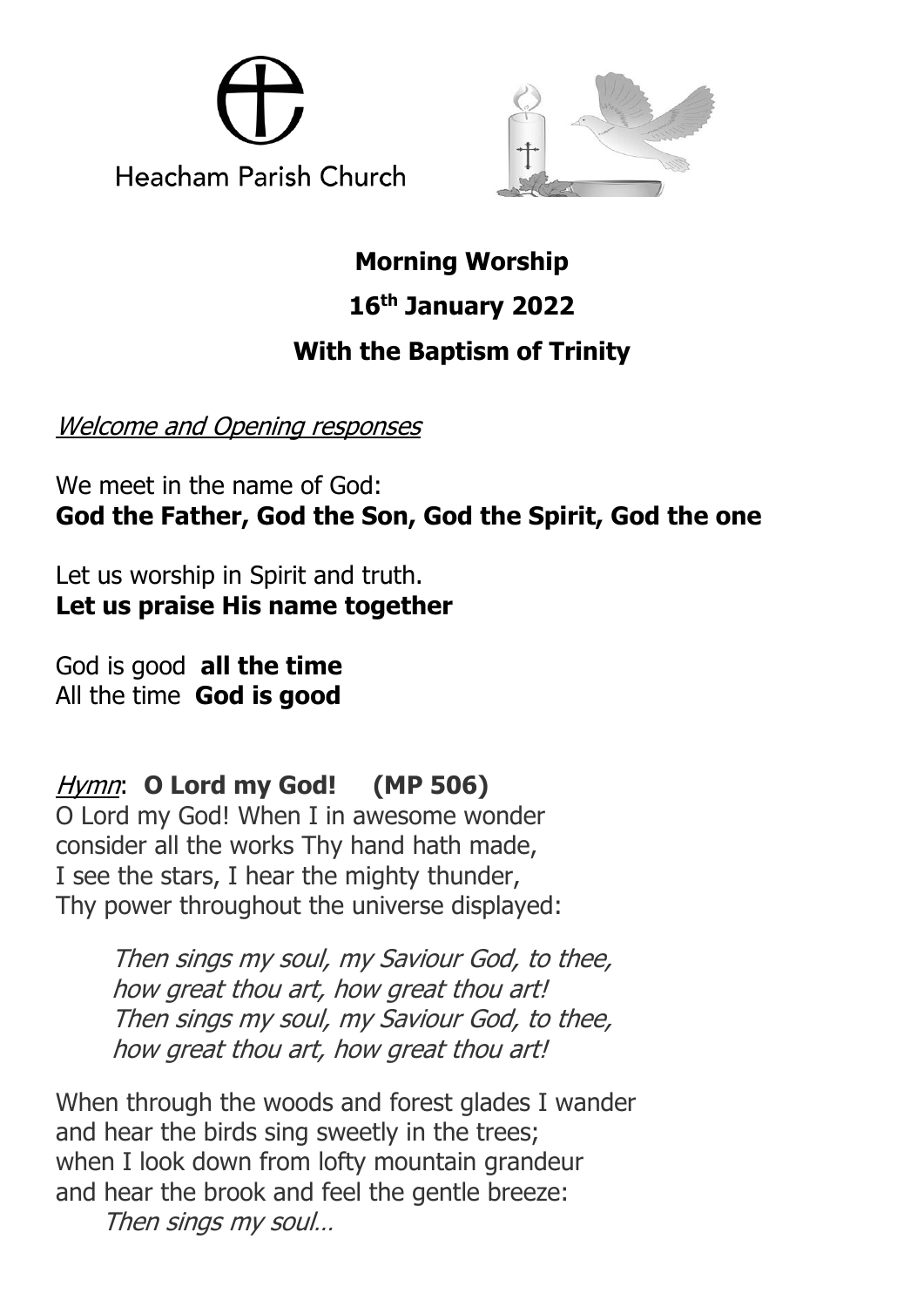And when I think that God, his Son not sparing, sent Him to die – I scarce can take it in that on the cross, my burden gladly bearing, He bled and died to take away my sin: Then sings my soul…

When Christ shall come with shouts of acclamation and take me home – what joy shall fill my heart! Then shall I bow in humble adoration and there proclaim, 'my God, how great thou art!' Then sings my soul…

### Prayers of confession

For times when we have ignored you and done our own thing:

### **Father, forgive us**.

For times when we have not listened, or thought we knew best: **Father, forgive us.**

For times when we have allowed the noises of the world to drown out your quiet voice:

### **Father, forgive us.**

For times when we have taken you for granted:

# **Father, forgive us.**

For the times you have sought us out and we have turned away:

# **Father, forgive us.**

We keep a time of silence.

Listen to the Good News: through Christ we are forgiven. Thanks be to God! **Amen**.

Collect for Epiphany 2

#### Bible Reading: 1 Corinthians 13, v.1 to end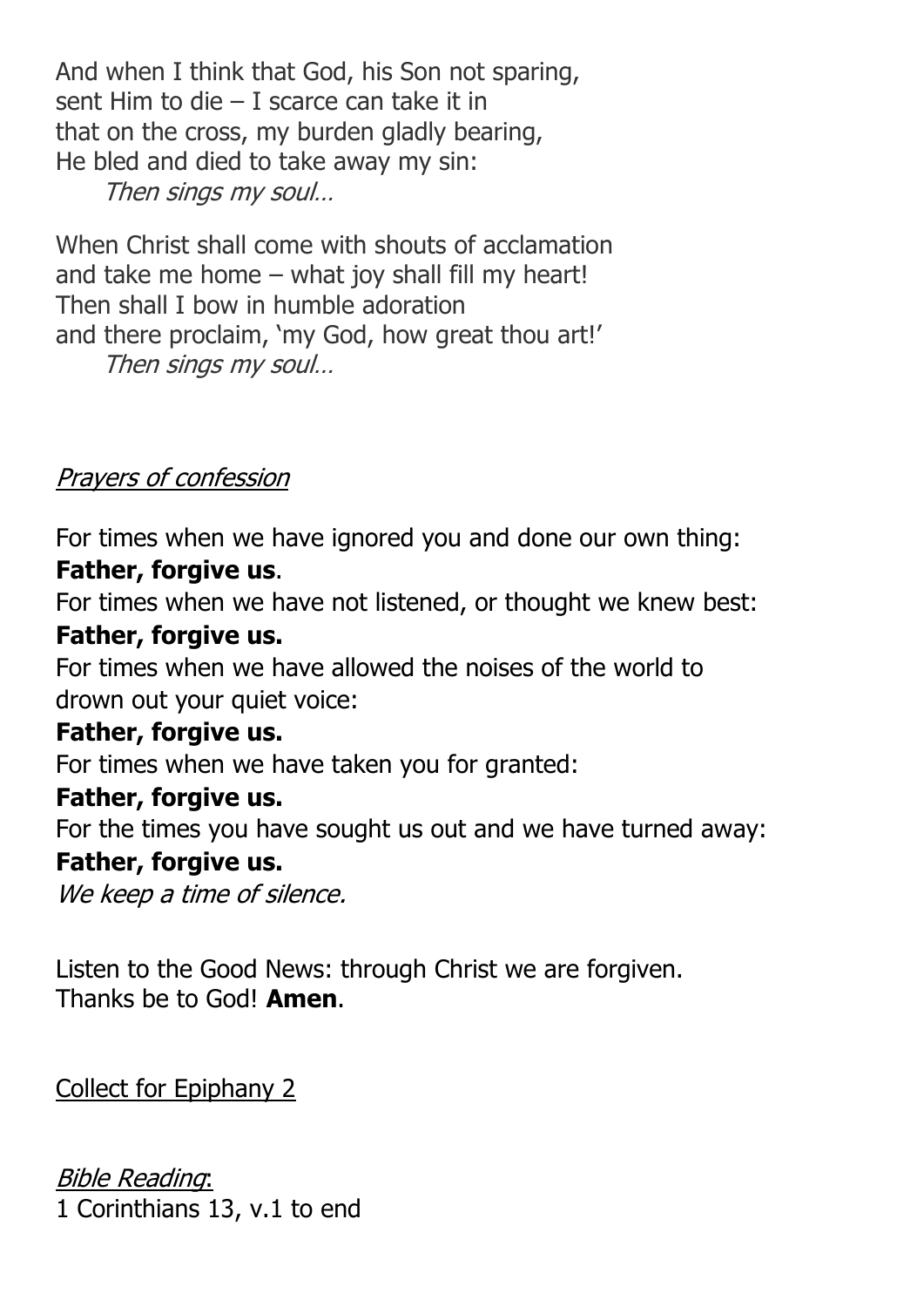#### Sermon: by **Pip Lawrence** Let's pray.

Thank you Lord for your word, for our ability to read and receive its contents. Help us as we look at it now to see more of you. For we ask in Jesus' precious name. Amen.

Have you ever made space to reflect on things that have endured the test of time? Things that we do today that would be familiar to someone who lived a long time ago. One of the things that is still practised today, albeit by a lesser number, is the business of pilgrimage.

Going on a pilgrimage takes endurance because it often takes the form of travelling a long distance by walking, sometimes in the company of others. I'm reliably informed that often the journey has a bigger impact than the arrival.

Trinity's journey to today has taken endurance. The journey began last summer when Trinity expressed a desire to be baptised. An awakening at a spiritual level led to conversations here in this church. Conversations led to Trinity reading some of the gospels and seeking Christ. Trinity also designed a cross which is given to her as a gift to mark the occasion.

The reading chosen by the family for today is a very familiar one from Paul's letter to the early Corinthian church. It is a response to a letter from the church seeking counsel for problems they were experiencing in the congregation. So, issues in the church are really nothing new.

The majority of the letter is taken up with advice and guidance, with rebuke, encouragement, insight into spiritual gifts and reminders of the way to follow Christ. Chapter 13 is sandwiched between all this advice, and direction on prophecy, tongues, worship, and details of collections.

Chapter 13 stands out because of the beautiful prose on love. Christ the King is the author of love, and its fulfilment is expressed in the being of Christ, who loved the world and died for it. Paul tells the Corinthian church, and us, that without love we are nothing. We can do the right things, say the right things, be the right things, but without love it holds no meaning. While this reading is often used in marriage services, it does not speak only of romantic love. It speaks of a love that is universal. It speaks of how we are called to love one another. We are called to be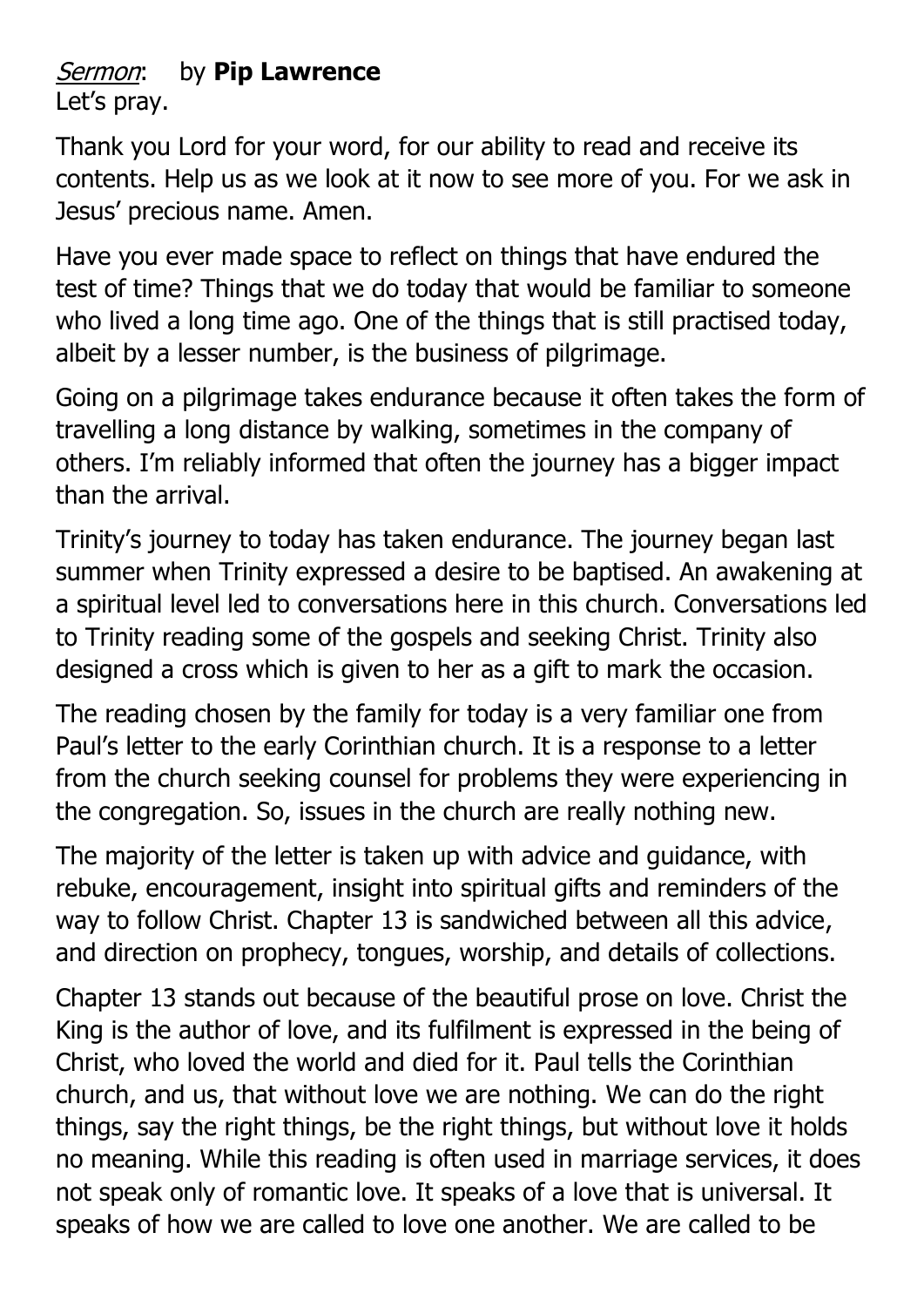kind, patient, without boasting, envy, pride, rudeness, self-seeking, anger, keeping no record of wrongs. Loving all things good, rejoicing in truth, protecting, hoping, and persevering.

Love never fails. It is enduring - unlike many things in life. Even in the life of the church, Paul says that prophecies will cease, tongues will be stilled, knowledge will pass away, but love remains. All these things will disappear when perfection comes. In a sense we are all child-like, reasoning as such. However, one day we will reach the goal of our faith, and we will be like Christ the King. As Paul says in chapter 15 of this letter: "The body that is sown is perishable, it is raised imperishable; it is sown in dishonour, it is raised in glory; it is sown in weakness, it is raised in power".

So, heaven and perfection wait, but what about the here and now? What can this reading say to us this morning, to us as a congregation and to Trinity as she marks the beginning of her life in Christ? Let's briefly explore some avenues, which hopefully will trigger further thought and reflection. I would like to speak of choice, challenge and, of course, Christ.

Trinity has chosen to acknowledge Christ in her life today, choosing to come here to the morning service, supported by her family. We have also chosen to acknowledge Christ in our life, either by being here or engaging with the service in other forms. We have chosen to gather together, to praise, to worship, to listen to the Word, to share in fellowship and to welcome Trinity into her new church family. The Word tells us of the importance of church. With all its faults and failures, it is Christ's body here on earth. It is the place where we are fed and nurtured and can grow in faith, love, and knowledge of the Word. Church is important to all who are committed to Christ, the book of Hebrews warns us about giving up the habit of meeting together.

At the moment gathering together does bring its own challenge but living as Christ has called us to live is in fact a constant challenge. This reading alone is a challenge to us all in how we love one another. None of us can say with total honesty that we have loved the way these verses call us to love. In fact the only way we can love as Christ loved is in His strength, with the help of the Holy Spirit. Learning to be Christ-like is far from an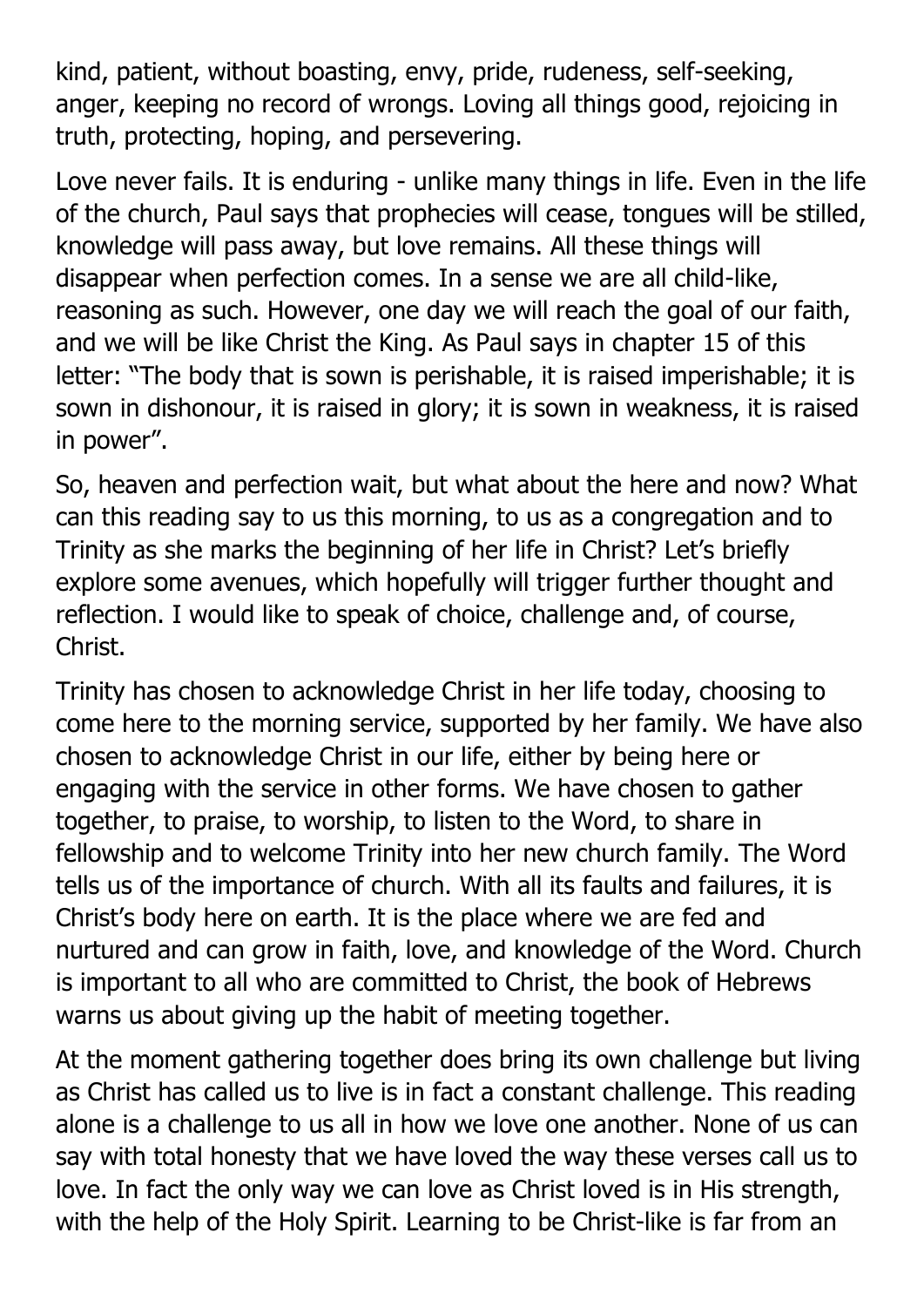instant process. It takes time and commitment and discipline to live as Christ calls us to do. We are all 'a work in progress', each challenge helping us to grow in faith and love. Even our failures can teach us that the Lord is a forgiving God who is willing to give us chance after chance, always drawing us with love. Our challenge, and goal, as Christians is to walk always in the light of Christ.

The Word tells us that Christ is the way, the truth, and the life. Christ our King and cornerstone is our loving lord, who, if we ask Him, will guide us in all our choices and challenges.

If we allow Christ to be king of our lives He will enable us, He will help us, and He will be our shepherd in all the ups and downs of life. He will always be with us, He will never turn away, He will never leave us. He will forgive us and restore us, He will lead us in the right paths, and will welcome us into His heavenly kingdom when He calls us to our forever home.

So whatever choices we are making or will be making, whatever challenges we are facing or will be facing; we can do no better than make certain we make them and face them in the knowledge of the light of Christ, and in the assurance of His welcome and love.

Let's close by recalling the time that Christ called us from darkness into his glorious light. Let's give thanks and rejoice that Christ calls us His own. Let's remember that Christ the King will come again. Amen.

# Musical Offering

# Prayers of Intercession, led by Gordon

Heavenly Father, thank you that you know our prayers before we even speak them out loud, and that you answer all of them in ways that bring glory to your name. We give thanks for those prayers that you have answered in the past. Help us, Father, to be more open to your leading in our lives and give us open ears to hear you through your Word. Lord in your mercy, **Hear our prayer.**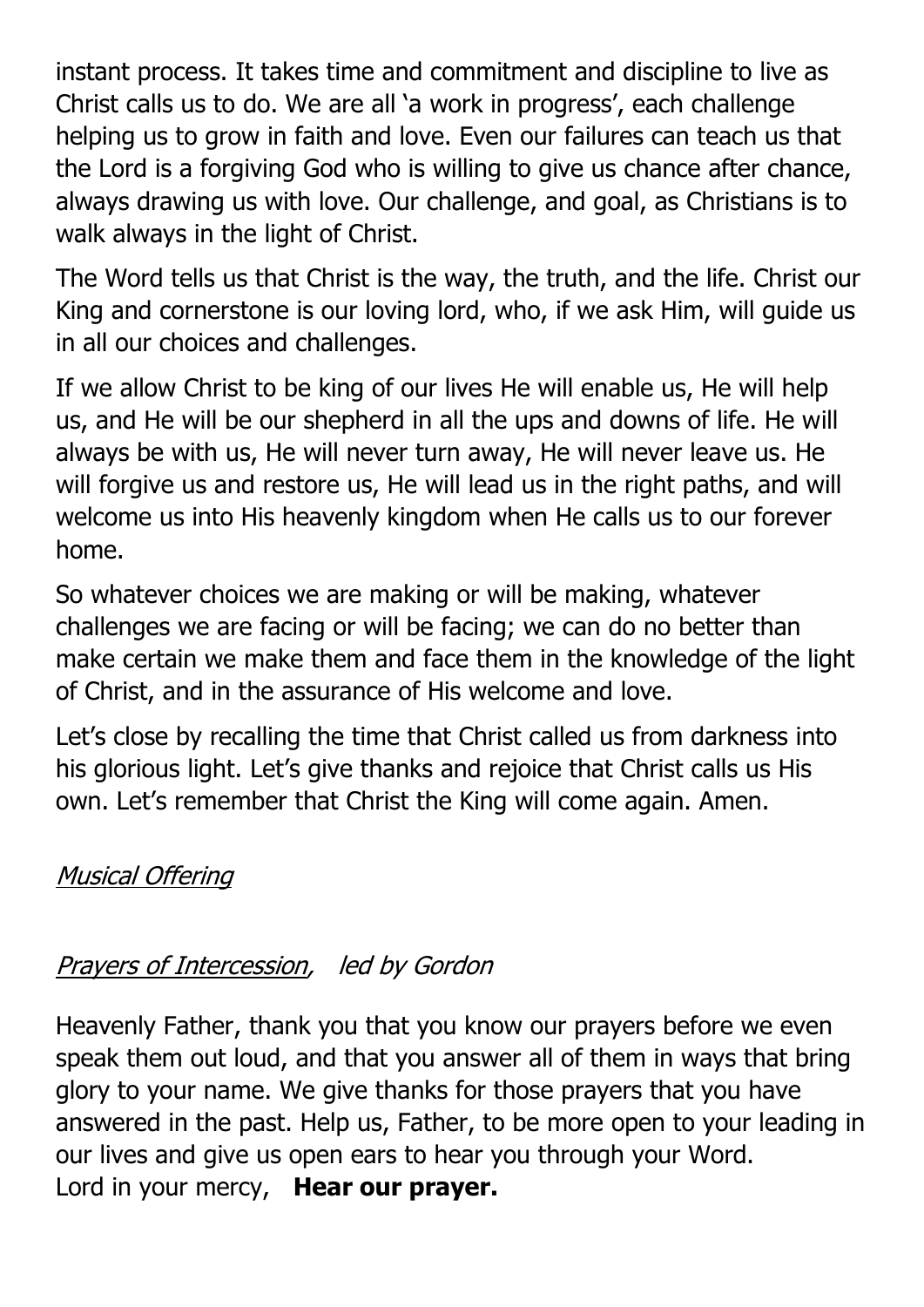Loving God, we pray for Trinity who is being baptised this morning. Help her at the beginning of this journey, as she walks with you, that you would guide her in every aspect of her life. We pray for her family and friends, that they will support and encourage her in her faith, and that through Trinity's witness, they may themselves be aware of you in their lives.

Lord in your mercy, **Hear our prayer.**

Comforter God, we ask you to be close to those suffering in the world; for refugees, those who are suffering from hunger or violence. We ask you to provide peace in places where there would not be peace, for food where little is available, and for all those agencies working to provide aid to those most in need. Particularly we think of the ongoing situation in Afghanistan, where a significant part of the population is struggling to find sufficient food to survive.

Lord in your mercy, **Hear our prayer.**

Healing God, we pray for those we know personally who are suffering from all kinds of illness in body, mind, or spirit. Pour your healing balm on those who are struggling at this time. We pray too for those who care for the sick at home, in care homes, hospitals, and hospices. Lord, give them strength and resilience at this time.

We continue to pray for our doctors, nurses, and for all those who work within our NHS; and particularly for those who work at the Queen Elizabeth Hospital. Staff have been working for nearly two years with, at times, unbearable pressure and stress caused by the pandemic; and it is not yet over. We ask that you will give to those in Government, wisdom with any future decisions that they take, and that they will listen to the scientific advice when it comes to the health and wellbeing of all the population.

With a decision due any day now regarding funding for a new hospital in Kings Lynn, we pray that the QEH plan will be shortlisted, so that money will be made available in order to replace the current building which is in such a poor condition.

Lord in your mercy, **Hear our prayer.**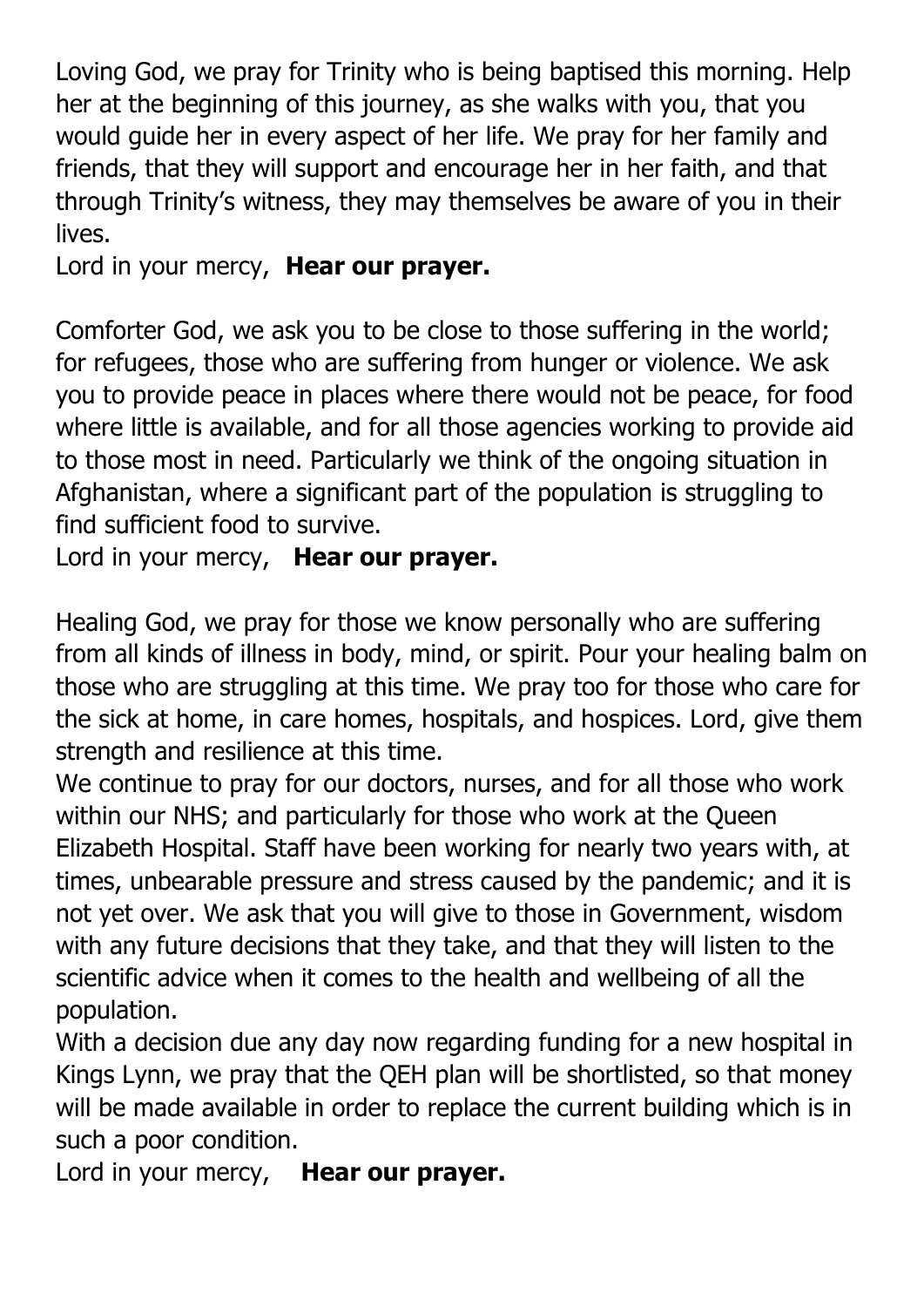Heavenly Father we pray for those who are bereaved both recently, and those who still miss loved ones. Bring them your peace and comfort at this time. We pause for a few moments and bring to mind those who we know.

Lord in your mercy, **Hear our prayer.**

Merciful Father**, accept these prayers for the sake of Your Son, our saviour Jesus Christ. Amen.**

#### The Lord's Prayer

**Our Father, who art in heaven, hallowed be thy name; thy kingdom come; thy will be done; on earth as it is in heaven. Give us this day our daily bread. And forgive us our trespasses, as we forgive those who trespass against us. And lead us not into temptation; but deliver us from evil. For thine is the kingdom, the power and the glory, for ever and ever. Amen.**

### Hymn: **The Lord's my shepherd (MP 1008)**

The Lord's my shepherd, I'll not want; He makes me lie in pastures green. He leads me by the still, still waters, His goodness restores my soul.

And I will trust in You alone, And I will trust in You alone, For Your endless mercy follows me, Your goodness will lead me home.

He guides my ways in righteousness, And He anoints my head with oil,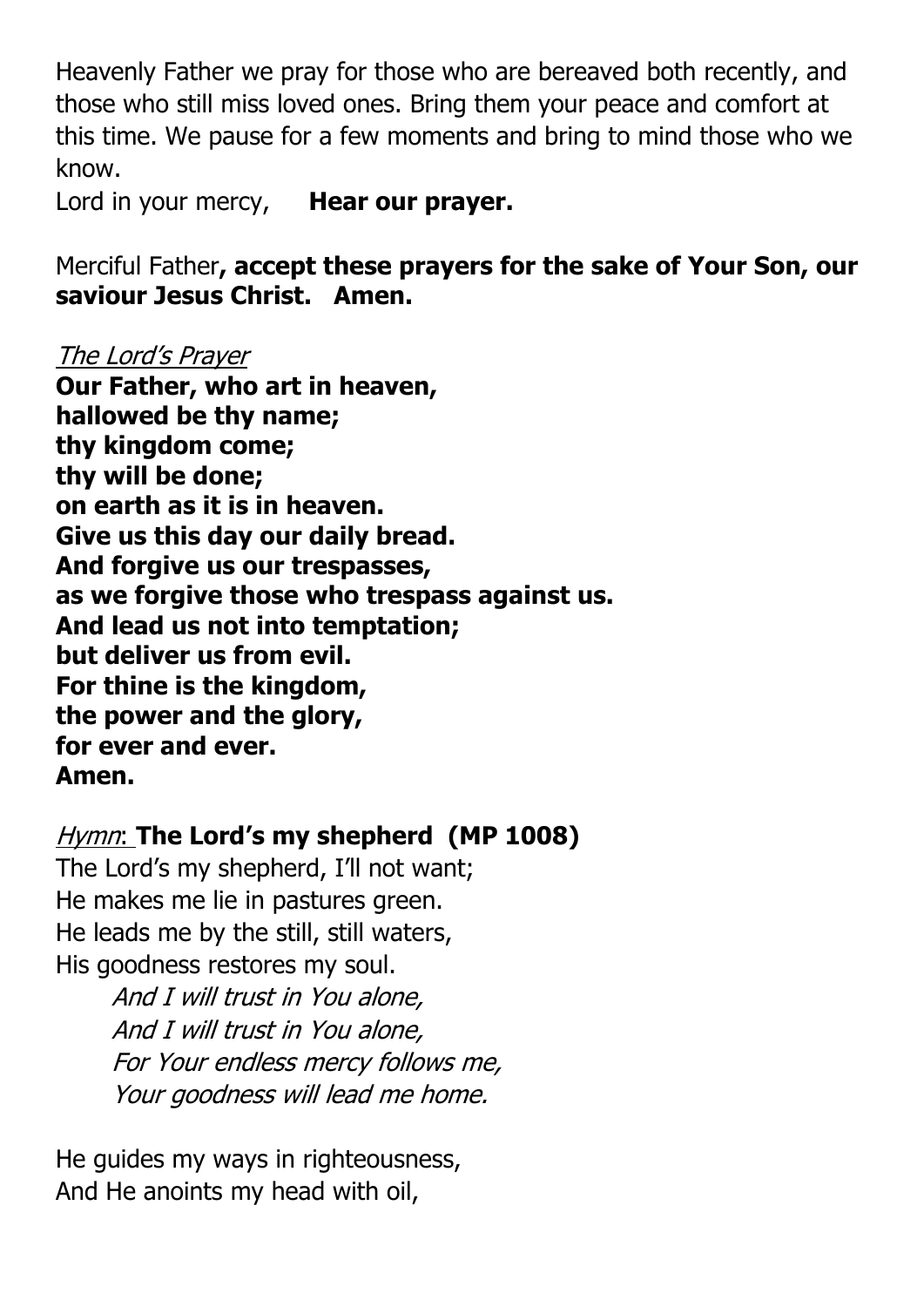And my cup, it overflows with joy, I feast on His pure delights. And I will trust in You alone…

And though I walk the darkest path, I will not fear the evil one, For You are with me, and Your rod and staff Are the comfort I need to know.

And I will trust in You alone… Stuart Townend Copyright © 1996 Thankyou Music

*Baptism of Trinity*  $-$  Using the yellow baptism sheets

Hymn: **Lord, the light of your love (MP445)**

Lord, the light of your love is shining In the midst of the darkness, shining Jesus, Light of the world, shine upon us Set us free by the truth you now bring us Shine on me, shine on me.

 Shine, Jesus, shine Fill this land with the Father's glory Blaze, Spirit, blaze Set our hearts on fire Flow, river, flow Flood the nations with grace and mercy Send forth your word Lord, and let there be light

Lord, I come to your awesome presence From the shadows into your radiance By the blood I may enter your brightness Search me, try me, consume all my darkness Shine on me, shine on me.

Shine, Jesus, shine…